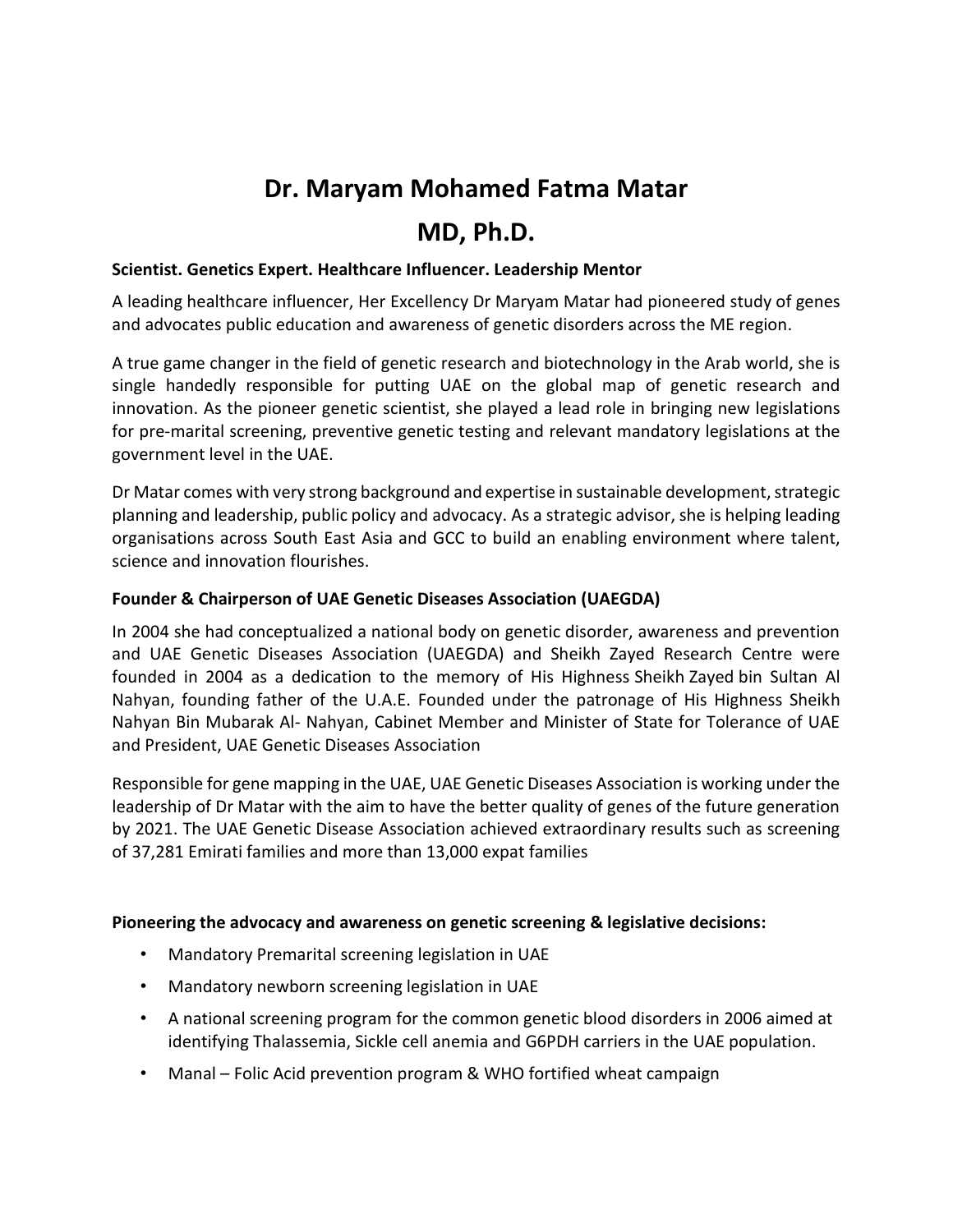- A recent cabinet decision that rules that unmarried women and couples can now freeze their eggs in the UAE.
- Legislation on ban of smoking in public places in UAE

## **Global speaker, panelist and advisor as a genetic scientist**

Dr Maryam Matar speaks in more than 20 specialist healthcare and medical conferences in the field of genetics across the globe every year.

Currently serving on the panel of Global Commission to End the Diagnostic Odyssey for Children with a Rare Disease. The Global Commission will develop an actionable roadmap to help the rare disease field to shorten the multi-year diagnostic journey, considered a key to a longer, healthier life.

As the founder of GCC Genomics Society, in partnership with Saudi Genome Project, Dr Matar has created a regional platform to accelerate the understanding of genomics in the Arab world. Dedicated to the development of studies, bringing the regional experts together, and help the research community to the potential of genomics, this initiative aims to connect the global and regional research centres and also create a GCC wide knowledge bank.

# **Global advocacy efforts for Women Leadership, Youth Development and Girl in STEM**

Dr Matar serves as a Chairperson/senior advisor in over 15 international, regional and local committees for Women in STEM, Youth leadership and preventive healthcare initiatives. She mentors over 100 professional women and 500 young professional graduates on annual basis.

Committed to women leadership, girls in STEM and youth leadership, she is a globally acclaimed speaker and influencer and invited as a keynote speaker in over 25 conference and forums every year to speak, inspire and champion these causes. She is a strong advocate of women leadership and creating learning opportunities for women, especially Emirati women.

In 2018 alone, she has spoken on the topic of women leadership as an "inspiring women leader" and addressed over 2,500 professional women, scientists, healthcare experts and students in China, Bahrain, Europe and UAE.

In 2017, she was invited to represent UAE in the global Sheikha Fatima Lectureship forum in Washington, USA, to join the five speakers on the theme of 'Women at the Table'. Organised to support U.N. Security Council Resolution 1325 that amplifies the participation of women in all aspects of decision-making on peace and security issues. The resolution advocates for women to be included and engaged in all stages of peacebuilding, including talks at the peace table.

#### **Empowering Community through awareness and information**

Dr Maryam Matar is a very active and strong advocate of empowering community in healthcare, and has a very strong background and expertise in sustainable development, strategic planning and leadership, public policy and advocacy.